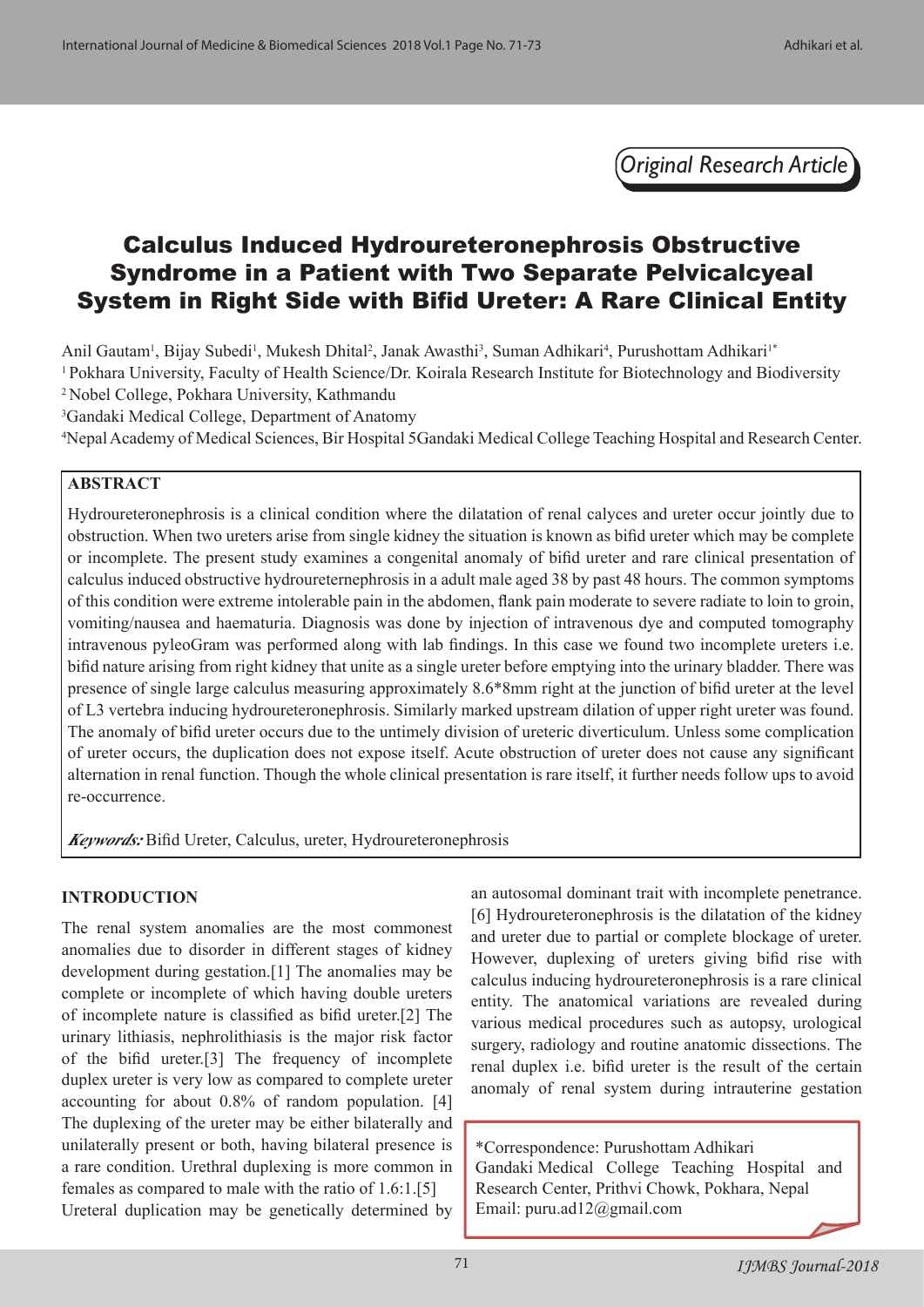of 4 th to 5th week due to untimely and early division of ureteric bud or diverticulum. The major structural parts of kidneys such as ureter, renal pelvis, major and minor calyces, including the millions of the nephrons are originated from ureteric bud penetrating the metanephric tissue. [7] However, the division of ureteric bud before the penetration of meta-nephric tissue is the main crucial factor for the development of the bifid ureter[2,3]. Individuals having congenital bifid ureter are detected during autopsy, radiological, surgical and urological procedures.

#### **Case Presentation:**

Here, we described the case of an adult male patient aged 38-years presented with pain in the right abdomen and right renal colic with hydroureteronephrosis. It was due to partial obstruction of right ureter at bifid junction proximal to right kidney by single large calculus for two days as shown in the Figure 1(b). It was associated with wide spectrum of clinical manifestation and symptoms that include right flank pain moderate to severe radiating to loin to groin, with sudden onset increasing the intensity, episodes of watery vomiting and non-bilious fever with no any alteration in the bowel and bladder habit. Blood pressure of 160/130 mmHg with acute hypertension was observed. According to the patient, he was living normal life without having any sign, symptoms and medications. Similarly, there was no any family history of such anomalies.

### **MATERIALS AND METHODS**

This study was carried out at Gandaki Medical College Teaching Hospital and Research Center after obtaining ethical approval from institutional review board and written consent from the patient. After observing the patient's symptoms and performing physical examination ultrasonography and X-ray was done along with laboratory tests. However, seeing no any clear diagnostic clue, case was revealed using intravenous pyleoGram along with computed tomography. Then the intravenous pyleoGram by injecting contrast medium ultravist of concentration 1ml/kg body weight was given and CT imaging films were taken along with that by letting the patient on supine position. The biochemical assay for renal function test and electrolyte was performed by means of the autoanalyzer. The routine urine examination was done in the microbiology laboratory. Furthermore, the case was diagnosed by the evaluation of films produced by the intravenous pyleoGram and computed tomography.

the laboratory findings to reach the final diagnosis. The calculus was removed by performing extracorporeal shock wave lithotripsy.

## **RESULTS AND DISCUSSION**

There are wide variations of the ureteric duplications but in this case, we found two incomplete ureters arising from right kidney that unite as a single ureter before emptying into the urinary bladder. The presence of single large calculus measuring approximately 8.6\*8mm right at the junction of bifid ureter at the level of L3 vertebra inducing hydroureteronephrosis and marked upstream dilation of upper right ureter was found as shown on Figure 1 (a) and (b). There was no any alteration regarding the biochemical profile of renal function test and electrolyte level. Based on the literature review, most of the duplex renal ureters are associated with another anomaly. Like that this anomaly was also characterized by the presence of multiple calculi in the lumen of gall bladder having size of gall bladder lumen 11mm\*23mm with air foci within some calculi forming Mercedes Benz sign. No any malformations were seen regarding in other parts of the body like thoracic, abdominal structure or pelvic viscera. The case of isolated bifid ureter was illustrated by some of the medical literature during cadaveric dissection and imaging . Having this in mind we do not found enough case report and recent literature regarding the hydroureteronephrosis due to calculus in bifid ureter. So, we can say the present case is rare. The routine urine showed the plenty of RBC with haematuria. Increased in neutrophil count i.e. 88%(normal range:40- 75%), and decreased in lymphocytes count i.e. 12%(normal range: 25-40%) was observed during routine haemoGram. The haemoglobin level was within the normal range 14 gm/dl (normal range: 13.5-17.5 gm/dl). Similarly, the electrolyte level and results from renal function test were within normal range with the absence of post-renal azotemia which is shown on table no.1 below.



Figure 1: a) Intra Venous PyeloGram Imaging (IVP) showing bifid ureter inducing hydroureteronephrosis. The arrow indicates the bifid ureter and junction. (Bone subtracted image) b) Computed Tomography Imaging